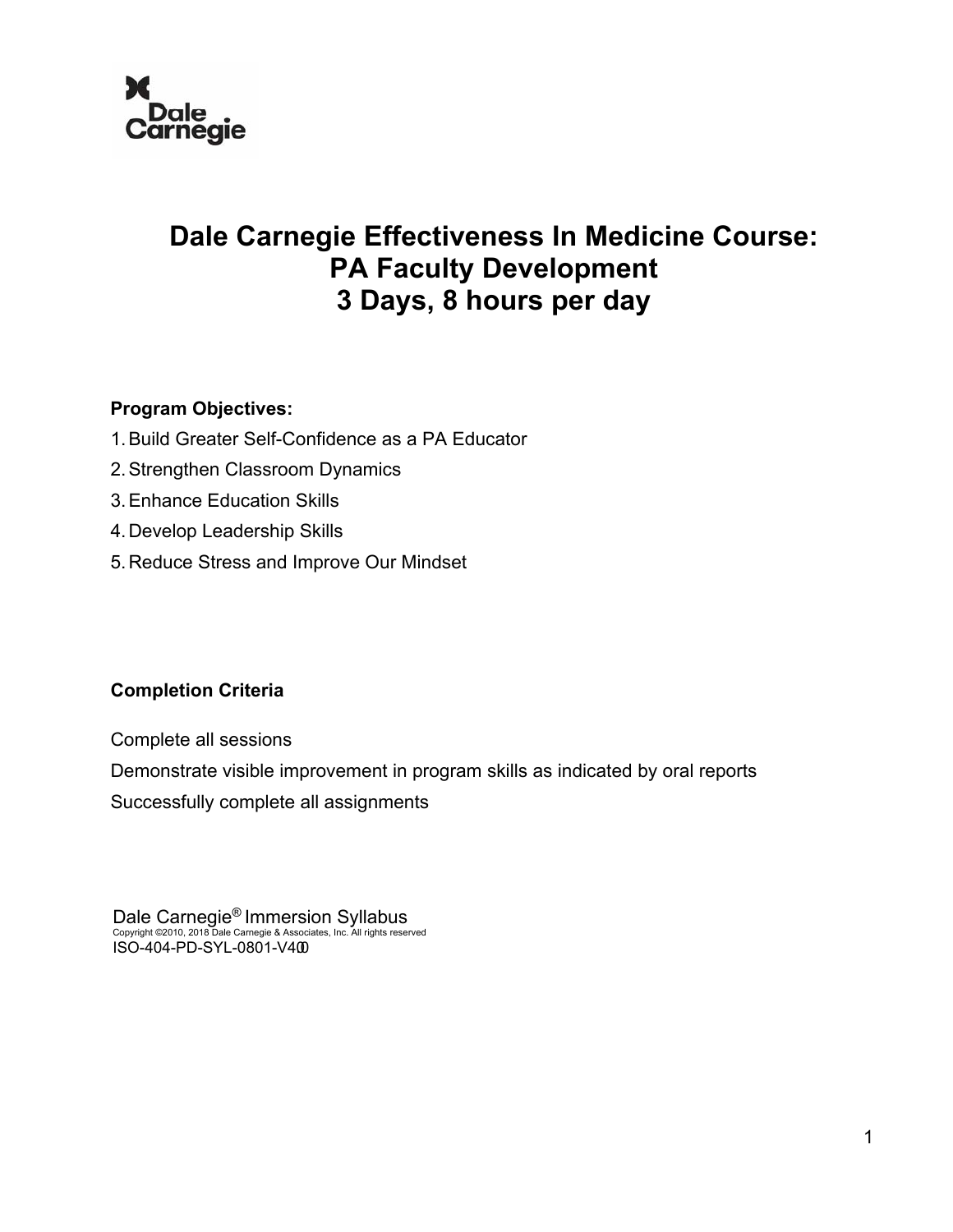

| Pre-Work                                                    | • Each participant meets with a manager and/or<br>mentor to discuss areas for focus in the Dale<br>Carnegie Effectiveness In Medicine Course and<br>ways of measuring shifts in effectiveness via Key<br>Performance Indicators.                                                                                                                                                                                                                                                                                                                                                                                                                                   | • Use a copy of the Breakthrough Plan,<br>a Client Information Sheet, and/or the<br>Professional and Organizational<br>Results Project Handbook. |
|-------------------------------------------------------------|--------------------------------------------------------------------------------------------------------------------------------------------------------------------------------------------------------------------------------------------------------------------------------------------------------------------------------------------------------------------------------------------------------------------------------------------------------------------------------------------------------------------------------------------------------------------------------------------------------------------------------------------------------------------|--------------------------------------------------------------------------------------------------------------------------------------------------|
| Session 1A:                                                 | <b>Objectives:</b>                                                                                                                                                                                                                                                                                                                                                                                                                                                                                                                                                                                                                                                 | <b>Preparation:</b>                                                                                                                              |
| Build a<br>Foundation<br>for<br>Classroom<br><b>Success</b> | • Learn methods to connect with students/<br>colleagues<br>• Familiarize ourselves with the Five Drivers of<br><b>Success</b><br>• Expand our capacity to achieve our educational<br>vision by committing to breakthroughs<br><b>Topics &amp; Activities:</b><br>. Understand the methodology of this training<br>• Learn and practice a process for connecting with<br>others<br>· Define, write, and communicate breakthrough<br>goals<br>. Identify and relate a personal vision for our lives<br>• Identify application opportunities<br>• Initial assessment<br>. Identify key areas for improvement that will bring<br>the university a return on investment | • See Pre-Work                                                                                                                                   |
| Session 1B:                                                 | <b>Objectives:</b>                                                                                                                                                                                                                                                                                                                                                                                                                                                                                                                                                                                                                                                 | <b>Preparation:</b>                                                                                                                              |
| Tools of                                                    | • Focus on students as individuals                                                                                                                                                                                                                                                                                                                                                                                                                                                                                                                                                                                                                                 | $\bullet$ None                                                                                                                                   |
| Rapport:                                                    | • Create positive first impressions                                                                                                                                                                                                                                                                                                                                                                                                                                                                                                                                                                                                                                |                                                                                                                                                  |
| Recall and<br>Use Names                                     | • Use methods for remembering names                                                                                                                                                                                                                                                                                                                                                                                                                                                                                                                                                                                                                                |                                                                                                                                                  |
|                                                             | <b>Topics &amp; Activities:</b>                                                                                                                                                                                                                                                                                                                                                                                                                                                                                                                                                                                                                                    |                                                                                                                                                  |
|                                                             | • Practice methods for remembering names                                                                                                                                                                                                                                                                                                                                                                                                                                                                                                                                                                                                                           |                                                                                                                                                  |
|                                                             | • Name Game Activity: Name Recall                                                                                                                                                                                                                                                                                                                                                                                                                                                                                                                                                                                                                                  |                                                                                                                                                  |
|                                                             | · Identify application opportunities                                                                                                                                                                                                                                                                                                                                                                                                                                                                                                                                                                                                                               |                                                                                                                                                  |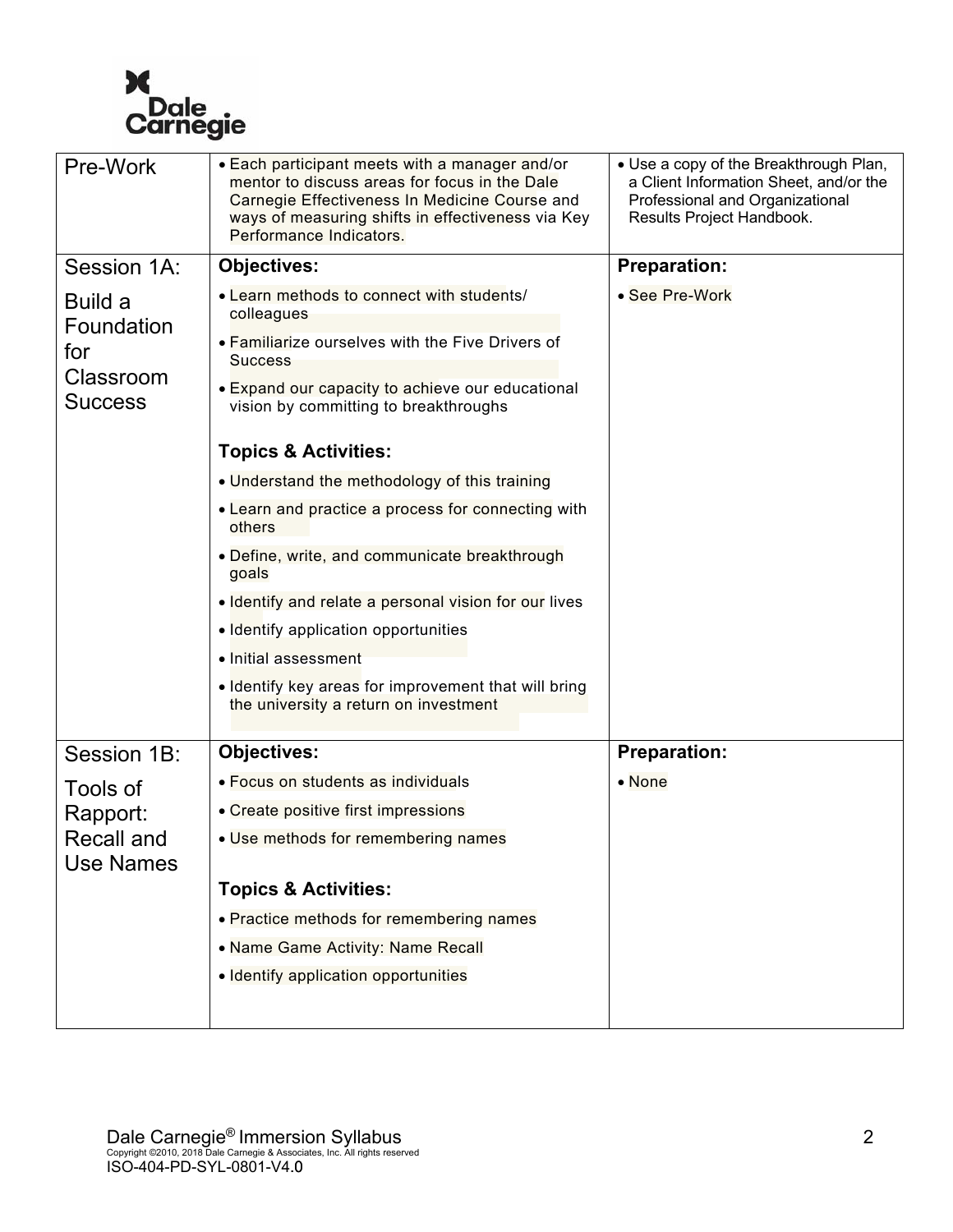

| Session 1C:                                                                        | <b>Objectives:</b>                                                                                    | <b>Preparation:</b>                                                                                                                               |
|------------------------------------------------------------------------------------|-------------------------------------------------------------------------------------------------------|---------------------------------------------------------------------------------------------------------------------------------------------------|
| <b>Build on</b><br><b>Memory</b><br>Skills and<br>Enhance<br>Classroom<br>Learning | • Apply a process for memory improvement and<br>how to facilitate teaching these concepts             | • Read chapters of interest in Parts One<br>and Two, in How to Win Friends and<br><b>Influence People</b>                                         |
|                                                                                    | • Become familiar with the principles for improving<br>human relations                                |                                                                                                                                                   |
|                                                                                    | . Identify opportunities for improving classroom and<br>professional relationships                    |                                                                                                                                                   |
|                                                                                    | <b>Topics &amp; Activities:</b>                                                                       |                                                                                                                                                   |
|                                                                                    | • Reading Recap/ Good News                                                                            |                                                                                                                                                   |
|                                                                                    | • Similar Vision exercise                                                                             |                                                                                                                                                   |
|                                                                                    | • Practice a process for recalling concepts                                                           |                                                                                                                                                   |
|                                                                                    | • Learn the Enhance Relationships Principles                                                          |                                                                                                                                                   |
|                                                                                    | • Complete Relationship Map                                                                           |                                                                                                                                                   |
|                                                                                    | • Complete Commitment Sheet                                                                           |                                                                                                                                                   |
|                                                                                    | • Discuss & complete Enhance Relationships<br>Plan                                                    |                                                                                                                                                   |
|                                                                                    | · Identify application opportunities                                                                  |                                                                                                                                                   |
|                                                                                    |                                                                                                       |                                                                                                                                                   |
| Session 1D:                                                                        | <b>Objectives:</b>                                                                                    | <b>Preparation:</b>                                                                                                                               |
| <b>Increase Self-</b><br>Confidence                                                | . Use our clinical classroom experiences to<br>teach more confidently                                 | • Prepare a two-minute report on a<br>specific incident from your career or<br>personal life that was a defining<br>moment. Complete the Planning |
|                                                                                    | • Educate with clarity and intention                                                                  |                                                                                                                                                   |
|                                                                                    | . Discover how past experiences influence<br>behavior and how to leverage our past to teach<br>others | Sheet.                                                                                                                                            |
|                                                                                    | • Topics & Activities:                                                                                |                                                                                                                                                   |
|                                                                                    | • Defining Moment reports                                                                             |                                                                                                                                                   |
|                                                                                    | • Learn Magic Formula for influencing action                                                          |                                                                                                                                                   |
|                                                                                    | • Learn guidelines for using exhibits                                                                 |                                                                                                                                                   |
|                                                                                    | · Identify application opportunities                                                                  |                                                                                                                                                   |
|                                                                                    |                                                                                                       |                                                                                                                                                   |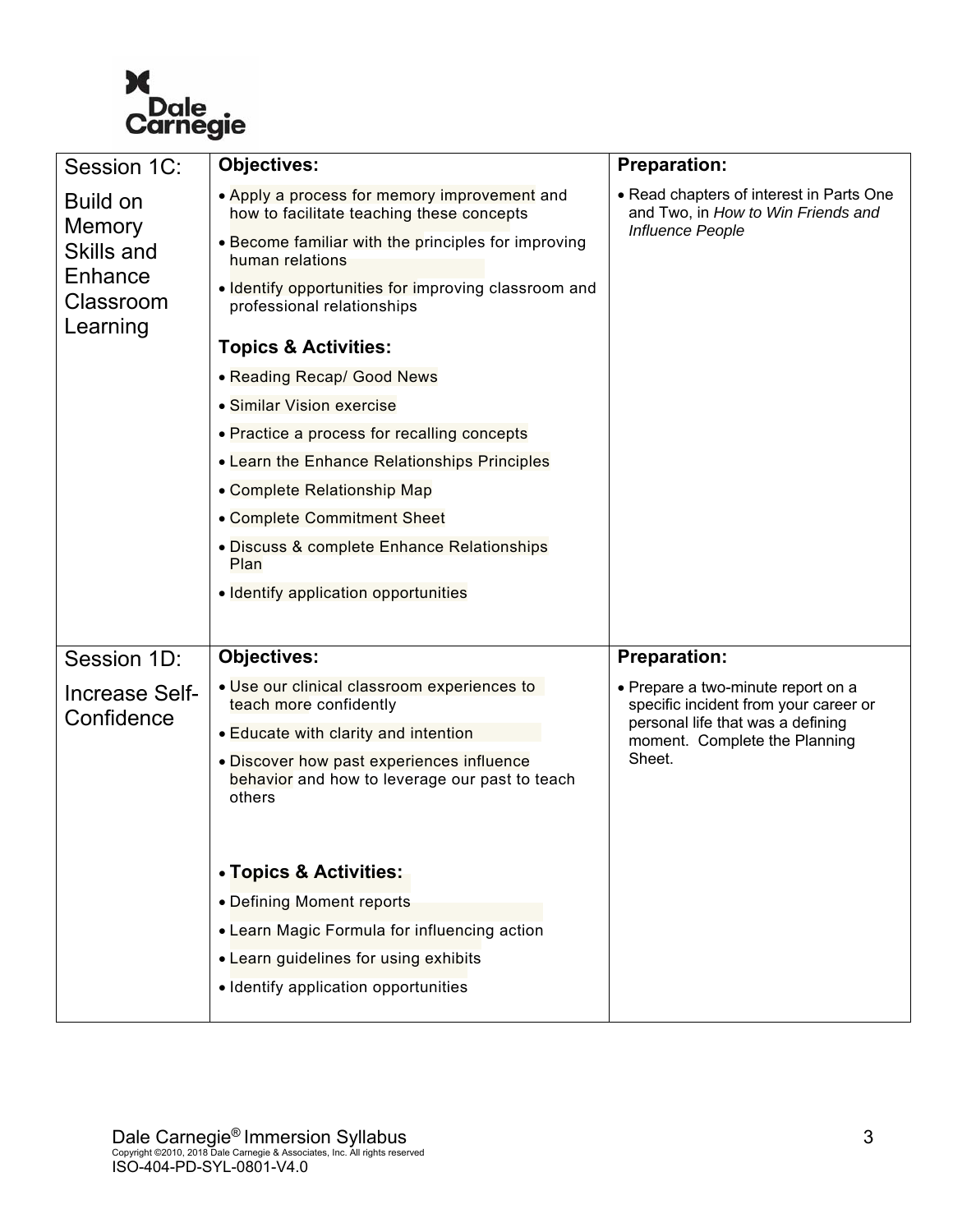

| Session 2A:                                                                     | <b>Objectives:</b>                                                                   | <b>Preparation:</b>                                                                                                                                                                                                                                                                                                                                                                                                                                      |
|---------------------------------------------------------------------------------|--------------------------------------------------------------------------------------|----------------------------------------------------------------------------------------------------------------------------------------------------------------------------------------------------------------------------------------------------------------------------------------------------------------------------------------------------------------------------------------------------------------------------------------------------------|
| Enhance<br>Classroom<br><b>Effectiveness</b><br>and Motivate<br><b>Students</b> | • Persuasively communicate in a clear and<br>concise way that moves people to action | • Prepare a two-minute report on<br>your experience that illustrates your<br>recent (since our last session)<br>application of one of the Enhance<br>Relationships Principles that you<br>committed to using with a specific<br>person. Use the Magic Formula.<br>• How to Win Friends and<br>Influence People: Read a<br>chapter that is of interest to you<br>in Part I or Part II, and be<br>prepared to share what you<br>read and what you thought. |
|                                                                                 | • Learn the Human Relations Principles that<br>improves results                      |                                                                                                                                                                                                                                                                                                                                                                                                                                                          |
|                                                                                 | . Discover how relationships ignite the learning<br>environment                      |                                                                                                                                                                                                                                                                                                                                                                                                                                                          |
|                                                                                 | <b>Topics &amp; Activities:</b>                                                      |                                                                                                                                                                                                                                                                                                                                                                                                                                                          |
|                                                                                 | • Motivate Others & Enhance Relationships<br>report                                  |                                                                                                                                                                                                                                                                                                                                                                                                                                                          |
|                                                                                 | • Practice Fundamentals of Communication                                             |                                                                                                                                                                                                                                                                                                                                                                                                                                                          |
|                                                                                 | • Practice the Magic Formula                                                         |                                                                                                                                                                                                                                                                                                                                                                                                                                                          |
|                                                                                 | . Discuss Gain Willing Cooperation Principles                                        |                                                                                                                                                                                                                                                                                                                                                                                                                                                          |
|                                                                                 | • Discuss and complete Gain Willing<br><b>Cooperation Plan</b>                       |                                                                                                                                                                                                                                                                                                                                                                                                                                                          |
|                                                                                 | · Identify application opportunities                                                 |                                                                                                                                                                                                                                                                                                                                                                                                                                                          |
|                                                                                 |                                                                                      |                                                                                                                                                                                                                                                                                                                                                                                                                                                          |
| Session 2B:                                                                     | <b>Objectives:</b>                                                                   | <b>Preparation:</b>                                                                                                                                                                                                                                                                                                                                                                                                                                      |
| Make Our                                                                        | • Demonstrate clarity when giving directions                                         | • Prepare a two-minute report                                                                                                                                                                                                                                                                                                                                                                                                                            |
| <b>Ideas Clear</b>                                                              | • Learn to present medical content in a<br>logical memorable sequence                | teaching us something you do at<br>work. Use the LIONS formula.                                                                                                                                                                                                                                                                                                                                                                                          |
|                                                                                 | • Reinforce the value of demonstrations when<br>teaching medical concepts            | • Remember to bring a prop or exhibit<br>to help illustrate your point.                                                                                                                                                                                                                                                                                                                                                                                  |
|                                                                                 | <b>Topics &amp; Activities:</b>                                                      |                                                                                                                                                                                                                                                                                                                                                                                                                                                          |
|                                                                                 | • Reading Recap/ Good News                                                           |                                                                                                                                                                                                                                                                                                                                                                                                                                                          |
|                                                                                 | • Review use of exhibit guidelines                                                   |                                                                                                                                                                                                                                                                                                                                                                                                                                                          |
|                                                                                 | • Make Ideas Clear reports                                                           |                                                                                                                                                                                                                                                                                                                                                                                                                                                          |
|                                                                                 | · Identify application opportunities                                                 |                                                                                                                                                                                                                                                                                                                                                                                                                                                          |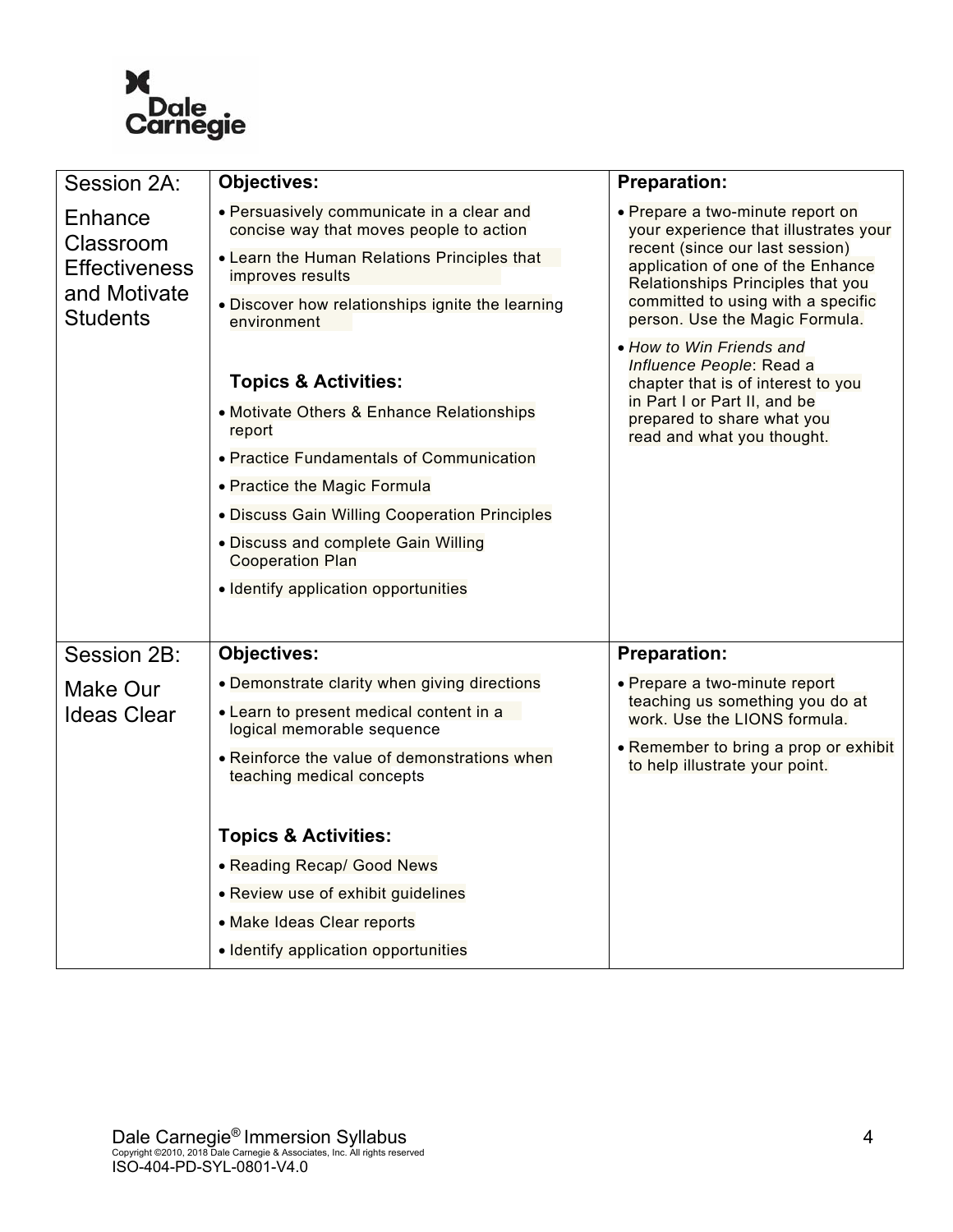

| Session 2C:                   | <b>Objectives:</b>                                                                       | <b>Preparation:</b>                                                                                                                                           |
|-------------------------------|------------------------------------------------------------------------------------------|---------------------------------------------------------------------------------------------------------------------------------------------------------------|
| Energize Our<br>Communication | . Recognize that including action in our<br>communication releases nervous energy        | • Prepare a one-minute report on an<br>experience you had that involved a<br>lot of action. Be animated by<br>reliving the experience just as it<br>happened. |
|                               | • Become more natural when communicating<br>with others                                  |                                                                                                                                                               |
|                               | • Become more animated to energize and<br>engage others                                  | . Familiarize yourself with "The Box<br>Factory."                                                                                                             |
|                               |                                                                                          | · Speak More Effectively Booklet                                                                                                                              |
|                               | <b>Topics &amp; Activities:</b>                                                          |                                                                                                                                                               |
|                               | • Reading Recap/ Good News                                                               |                                                                                                                                                               |
|                               | • Box Factory exercise                                                                   |                                                                                                                                                               |
|                               | • Energize Communication reports                                                         |                                                                                                                                                               |
|                               | • Practice adding power to communications                                                |                                                                                                                                                               |
|                               | · Identify application opportunities                                                     |                                                                                                                                                               |
|                               |                                                                                          |                                                                                                                                                               |
|                               |                                                                                          |                                                                                                                                                               |
| Session 2D:                   | <b>Objectives:</b>                                                                       | <b>Preparation:</b>                                                                                                                                           |
| <b>Put Stress in</b>          | • Recognize the of burnout in physician<br>assistant education                           | • Prepare a one-minute report to<br>show how you put stress and worry                                                                                         |
| Perspective                   | • Commit to using concepts and principles to<br>better handle stress                     | in proper perspective at a critical<br>time in your life. Choose your<br>subject based on an incident you                                                     |
|                               | • Discover more effective ways for<br>educators to prepare for and address<br>challenges | experienced personally.                                                                                                                                       |
|                               |                                                                                          | Reading:                                                                                                                                                      |
|                               | • Topics & Activities:                                                                   | • How to Stop Worrying and Start                                                                                                                              |
|                               | • Reading Recap/ Good News                                                               | Living: Read a chapter that is of<br>interest to you from anywhere in the                                                                                     |
|                               | · Duke of York exercise                                                                  | book, and be prepared to share                                                                                                                                |
|                               | · Discuss principles to reduce stress                                                    | what you read and what you<br>thought.                                                                                                                        |
|                               | • Commit to put stress in perspective                                                    |                                                                                                                                                               |
|                               | · Identify application opportunities                                                     |                                                                                                                                                               |
|                               |                                                                                          |                                                                                                                                                               |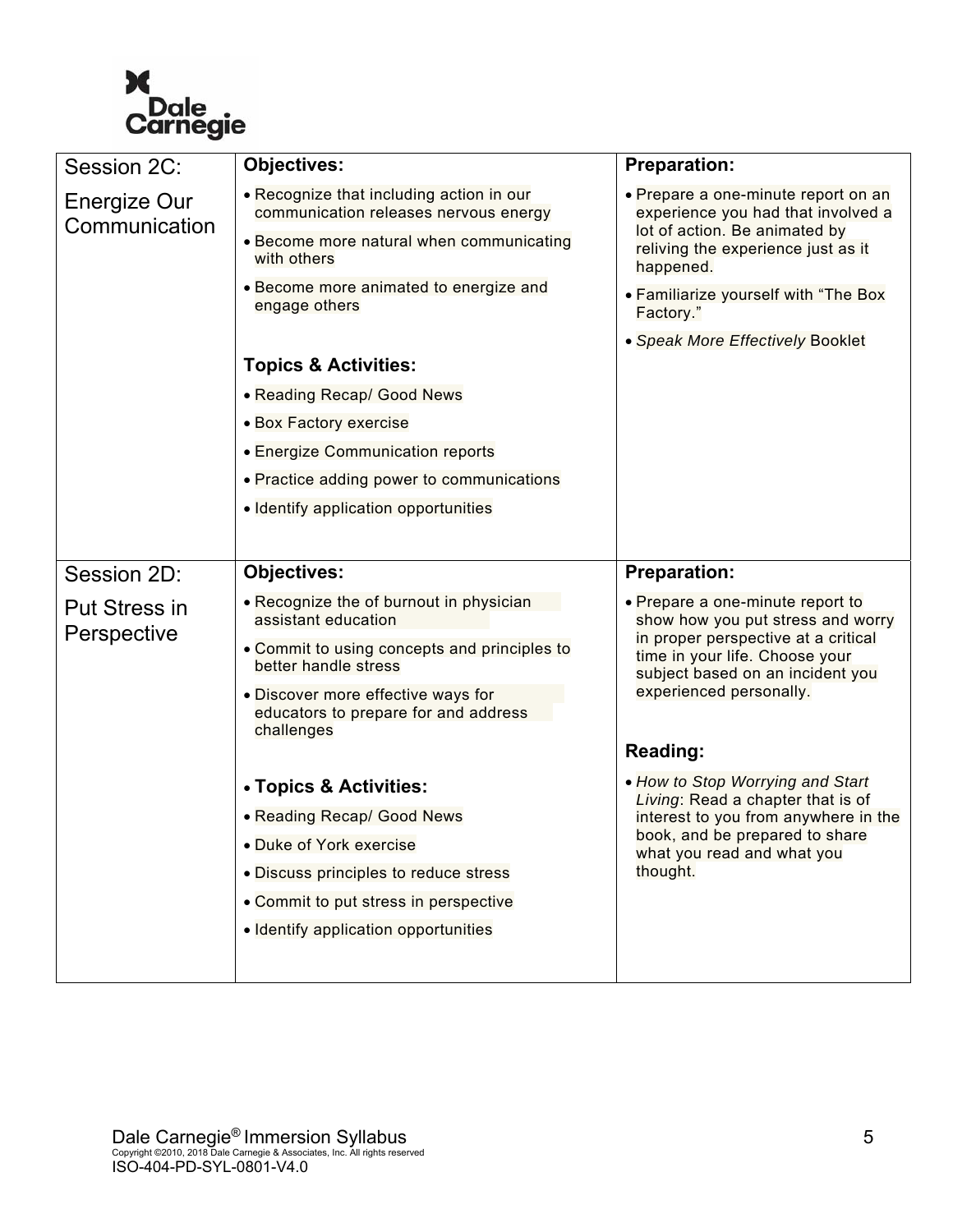

| Session 3A:                                                                       | <b>Objectives:</b>                                                          | <b>Preparation:</b>                                                                                                                                                                                                                                                                                                                                                          |
|-----------------------------------------------------------------------------------|-----------------------------------------------------------------------------|------------------------------------------------------------------------------------------------------------------------------------------------------------------------------------------------------------------------------------------------------------------------------------------------------------------------------------------------------------------------------|
| <b>Gain Willing</b><br>Cooperation<br>and Commit<br>to Influence<br><b>Others</b> | . Influence students through trust and respect                              | • Prepare a two-minute report on the                                                                                                                                                                                                                                                                                                                                         |
|                                                                                   | • Achieve cooperation versus compliance                                     | results of your commitment to Gain<br><b>Willing Cooperation from Others.</b><br>Use the Magic Formula for<br>Influencing Action to structure the<br>report: incident, action, benefit.<br>• How to Win Friends and Influence<br>People: Read a chapter from Part<br>Three or Part Four that is of interest<br>to you and be prepared to share<br>what you read and what you |
|                                                                                   | • Discover the power of finding points of<br>agreement                      |                                                                                                                                                                                                                                                                                                                                                                              |
|                                                                                   | . Discover how to coach for improved<br>performance                         |                                                                                                                                                                                                                                                                                                                                                                              |
|                                                                                   | <b>Topics &amp; Activities:</b>                                             |                                                                                                                                                                                                                                                                                                                                                                              |
|                                                                                   | · Safari exercise                                                           | thought.                                                                                                                                                                                                                                                                                                                                                                     |
|                                                                                   | • Gain Cooperation reports                                                  |                                                                                                                                                                                                                                                                                                                                                                              |
|                                                                                   | • Learn Demonstrate Leadership principles                                   |                                                                                                                                                                                                                                                                                                                                                                              |
|                                                                                   | • Leadership commitment                                                     |                                                                                                                                                                                                                                                                                                                                                                              |
|                                                                                   | • Mid-point evaluation                                                      |                                                                                                                                                                                                                                                                                                                                                                              |
|                                                                                   |                                                                             |                                                                                                                                                                                                                                                                                                                                                                              |
| Session 3B:                                                                       | <b>Objectives:</b>                                                          | <b>Preparation:</b>                                                                                                                                                                                                                                                                                                                                                          |
| <b>Disagree</b><br>Agreeably                                                      | • Demonstrate a process to organize our<br>thoughts in impromptu situations | • Think of areas where you have<br>differences of opinion with others.                                                                                                                                                                                                                                                                                                       |
|                                                                                   | • Communicate clinical information effectively<br>even when we disagree     | On a 3x5 card, prepare a "position"<br>statement about an opinion that you<br>have. Come prepared to offer                                                                                                                                                                                                                                                                   |
|                                                                                   | • Strengthen our personal opinions                                          | evidence to support your opinion.                                                                                                                                                                                                                                                                                                                                            |
|                                                                                   | <b>Topics &amp; Activities:</b>                                             |                                                                                                                                                                                                                                                                                                                                                                              |
|                                                                                   | • Reading Recap/ Good News                                                  |                                                                                                                                                                                                                                                                                                                                                                              |
|                                                                                   | • Two Speaking at Once exercise                                             |                                                                                                                                                                                                                                                                                                                                                                              |
|                                                                                   | • Speaking impromptu process                                                |                                                                                                                                                                                                                                                                                                                                                                              |
|                                                                                   | • Learn how to cushion communication                                        |                                                                                                                                                                                                                                                                                                                                                                              |
|                                                                                   | • Use evidence (DEFEATS)                                                    |                                                                                                                                                                                                                                                                                                                                                                              |
|                                                                                   | • Practice Disagreeing Agreeably                                            |                                                                                                                                                                                                                                                                                                                                                                              |
|                                                                                   | · Identify application opportunities                                        |                                                                                                                                                                                                                                                                                                                                                                              |
|                                                                                   |                                                                             |                                                                                                                                                                                                                                                                                                                                                                              |